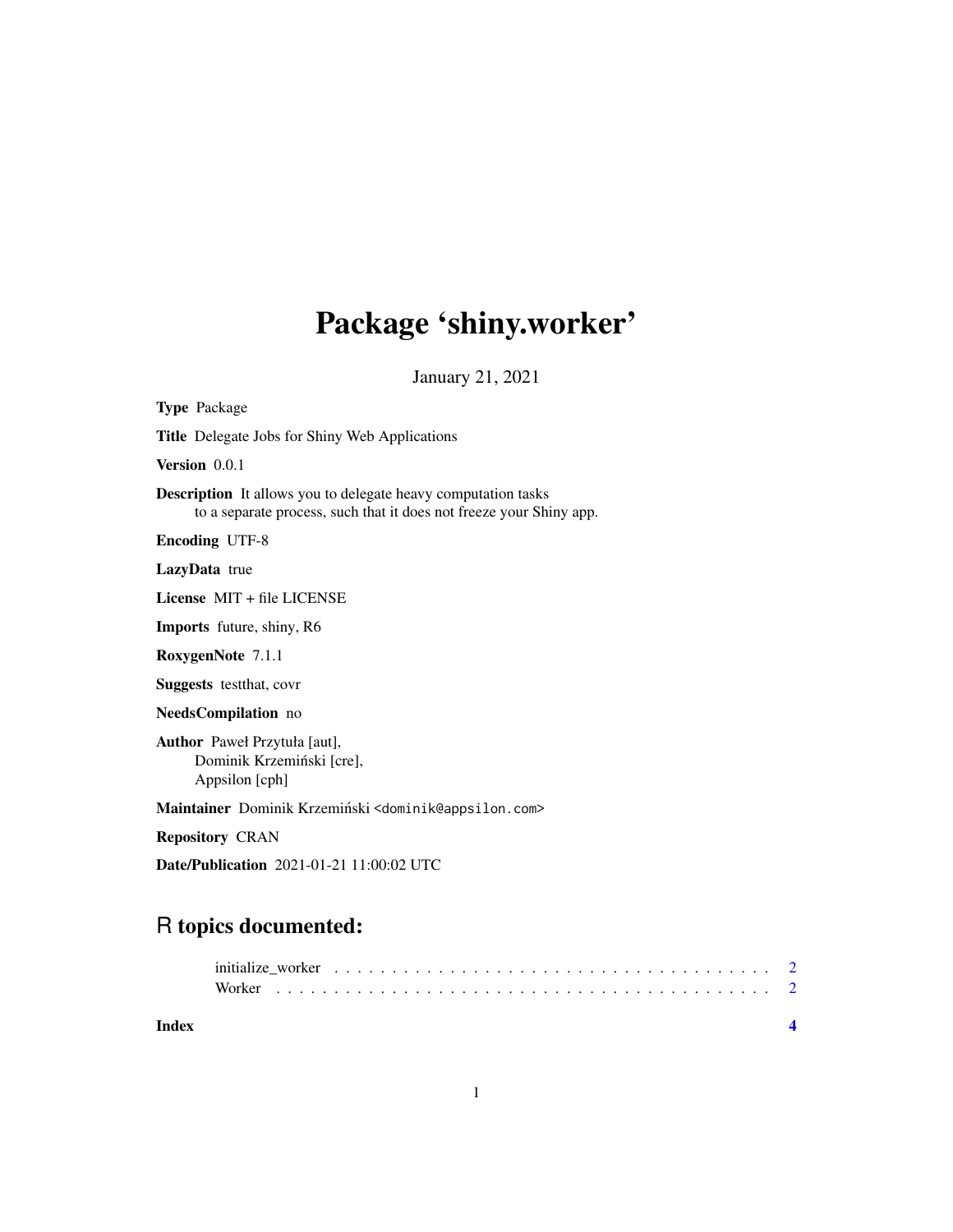<span id="page-1-0"></span>initialize\_worker *Creates new shiny.worker object*

#### Description

Creates new shiny.worker object

#### Usage

```
initialize_worker()
```
#### Value

shiny.worker object

#### Examples

if(interactive()){ worker <- initialize\_worker() }

Worker *Shiny Worker R6 Class*

#### Description

Shiny Worker R6 Class

Shiny Worker R6 Class

#### Methods

#### Public methods:

- [Worker\\$new\(\)](#page-1-1)
- [Worker\\$run\\_job\(\)](#page-1-2)
- [Worker\\$get\\_job\\_registry\(\)](#page-2-0)
- [Worker\\$clone\(\)](#page-2-1)

#### <span id="page-1-1"></span>Method new(): Initialize the worker's registry

*Usage:*

Worker\$new()

#### <span id="page-1-2"></span>Method run\_job(): Add job to the registry

*Usage:*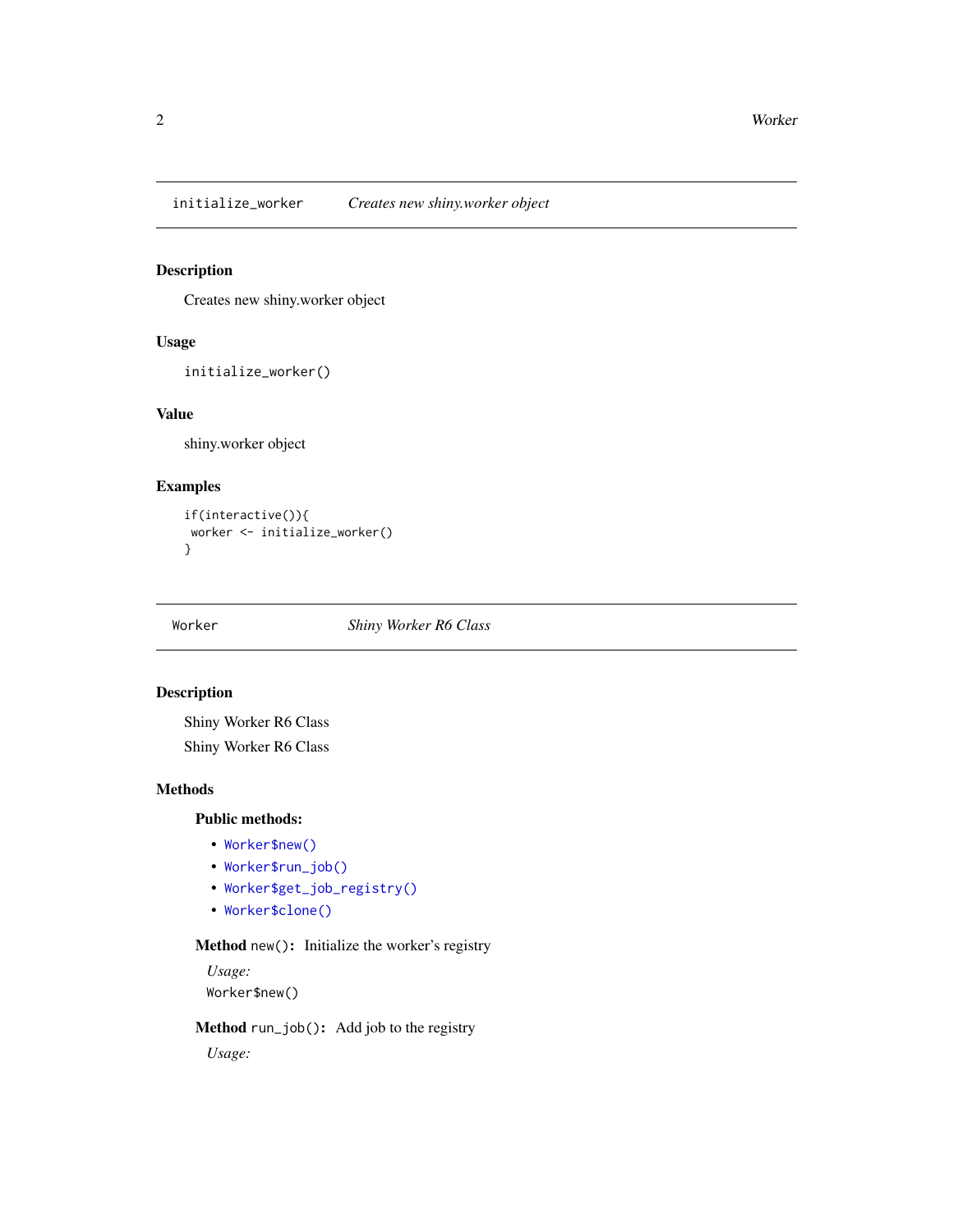#### Worker 3

```
Worker$run_job(
  id,
  fun,
  args_reactive,
  value_until_resolved = NULL,
  invalidate_time = 1000
)
```
*Arguments:*

id character with job id

fun function to calculate

args\_reactive reactive arguments that trigger the job value\_until\_resolved default value returned until the job is completed

invalidate\_time wait time before invalidating reactive context (msec)

*Returns:* reactive expression with promise of job completion

<span id="page-2-0"></span>Method get\_job\_registry(): Displays jobs registry.

*Usage:* Worker\$get\_job\_registry()

<span id="page-2-1"></span>Method clone(): The objects of this class are cloneable with this method.

*Usage:* Worker\$clone(deep = FALSE)

*Arguments:*

deep Whether to make a deep clone.